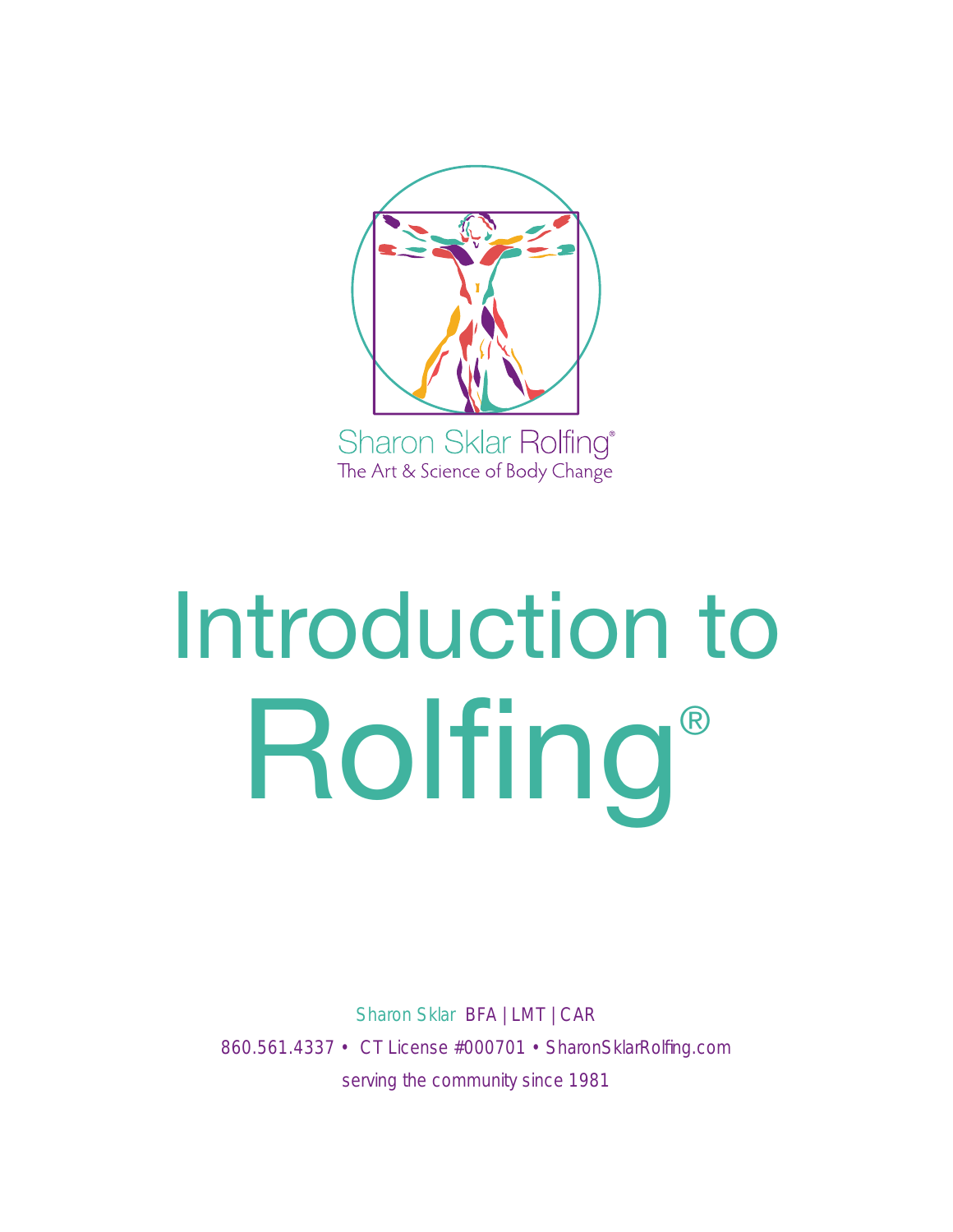

# Excerpt from the Rolfing® Technique of Connective Tissue Manipulation

Originally written by Dr. Ida P. Rolf and Dr. Roger Pierce in 1976

**ROLFING** Structural Integration (SI) is a technique for reordering the body to bring its major segments - head, shoulders, thorax, pelvis and legs - toward a vertical alignment. Generally speaking, the Rolfing process lengthens the body, approaching an ideal in which the left and right sides of the body are more nearly balanced and in which the pelvis approaches horizontal, permitting the weight of the trunk to fall directly over the pelvis; the head rides above the spine, the spine curves are shallow, and the legs connect vertically to support the bottom of the pelvis.

**MAN DEALS WITH GRAVITY** in a way different from other animals. Rather than planting himself firmly on four or more supports, he has swung himself up on a narrow, unstable two-point base; he is less secure but more dynamic, more flexible, with two of his limbs free for an active and mobile contact with his world. The tightrope walker presents this image of balance and lightness in ourselves, a delicate adaptability to the forces acting on us. Man's center of gravity is high.

The key to this efficient and graceful relationship to the field of gravity is a body in which the weight transmission remains close to a vertical central axis. The amount of energy required to move weight around a vertical axis (the moment of inertia) decreases geometrically as the weight is moved toward the axis, as skaters and ballet dancers know when they achieve fast spins by pulling in their arms and legs and lengthening their bodies.

**HOW DO BODIES BECOME UNBALANCED?** From a purely mechanical perspective, distortions are the result of the remarkable plasticity of the body; the tendency of fascia, the connective tissue which envelops the muscles and which gives the body shape, to be remolded by applied force. The primary force comes from repeated patterns of self-use, the way an individual walks, sits or sleeps. These patterns, which are generally established in infancy, draw heavily on parental example and on the other environmental factors like diapers, shoes and school desks. Inefficient patterns of behavior set themselves in the fascia! network as unbalanced patterns of structure.

Distortions also enter our plastic bodies through accidents: a fall from a bicycle, for example, that twists a knee, causing a limp for a few weeks. The shifting of weight to the strong leg restructures the play of muscular effort not only in the legs, but through the pelvis, up the spine, eventually throughout the whole body. Although the limp seems to disappear as the knee strengthens, the system of compensations leaves its imprint in a broad, complex pattern of shortened fascia.

Patterns of imbalance tend to reinforce themselves; they feel comfortable and natural - balanced, in fact. Over the years they deepen by repetition, and the weight centers more progressively further from the vertical axis. Gravity becomes an increasingly destructive force.

One individual may perceive his losing fight with gravity as a sharp pain in his back, another as the unflattering contour of his body, another as constant fatigue, yet another as an unrelentingly threatening environment. Those over 40 may begin to call it old age. And yet all these signals may be pointing to a single problem, so ubiquitous in their own structure as well as in function that it has been ignored: they are off balance. They are all at war with gravity.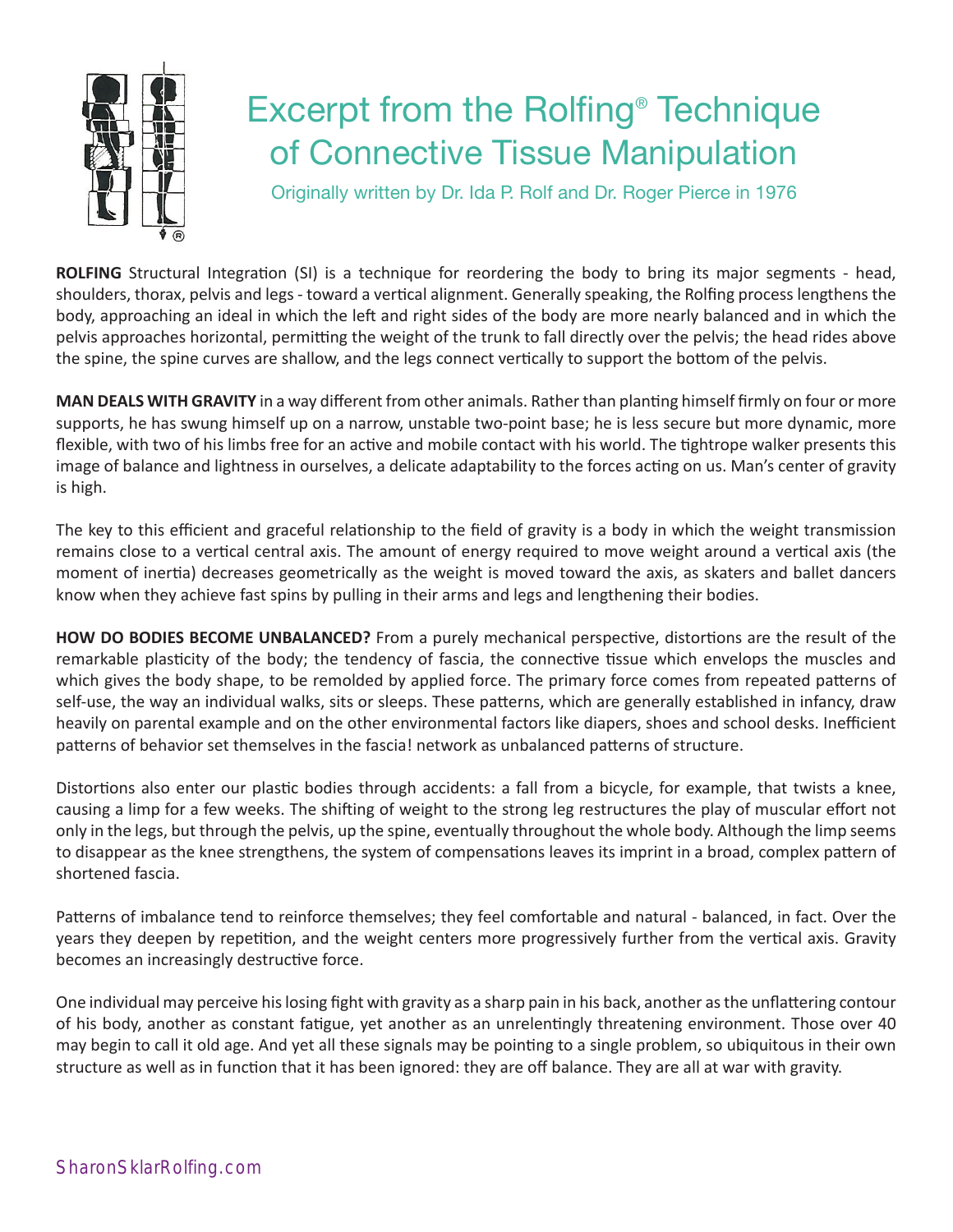**ROLFING SI REBALANCES** the fascial network by taking advantage of its tendency to hold the shapes induced by applied force.

In a carefully worked-out sequence of manipulations, the Rolfer reverses the randomizing influence of the environment, moving tissue back toward the symmetry and balance that the architecture of the body so clearly calls for.

The RESULTS OF ROLFING SI are as varied and complex as the organisms being altered. Generally speaking, the body acquires a lift, or lightness as the head and chest go up and the trunk lengthens; the pelvis, in horizontalizing, brings the abdomen and buttocks in; the knees and feet track more nearly forward and the soles of the feet meet the ground more squarely. As the joints gain freedom the major segments of the body rotate and hinge more freely on one another. There is less pitching of the body from side to side in walking and less raising of the body weight with each step.

The lengthening and centering of the body along its vertical axis together with an increased engagement of the deep musculature brings a quieting, a flexible sense of self-possession that tends to replace earlier pre-structured responses. Many people have experienced a striking reversal when a vicious cycle of energy drain and structural break down has been replaced by progressive self-enhancement.

#### *Full pamphlet is available from The Rolf Institute® of Structural Integration.*

*© Copyright 1976, 2003, 2012 by The Rolf Institute®. All rights reserved. "Rolfer TM", Rolfing®", "Rolf Movement®", "The Rolf Institute®", and Little Boy Logo are all service marks of The Rolf Institute®. They can only be used by licensed members in good standing of The Rolf lnstitute®.*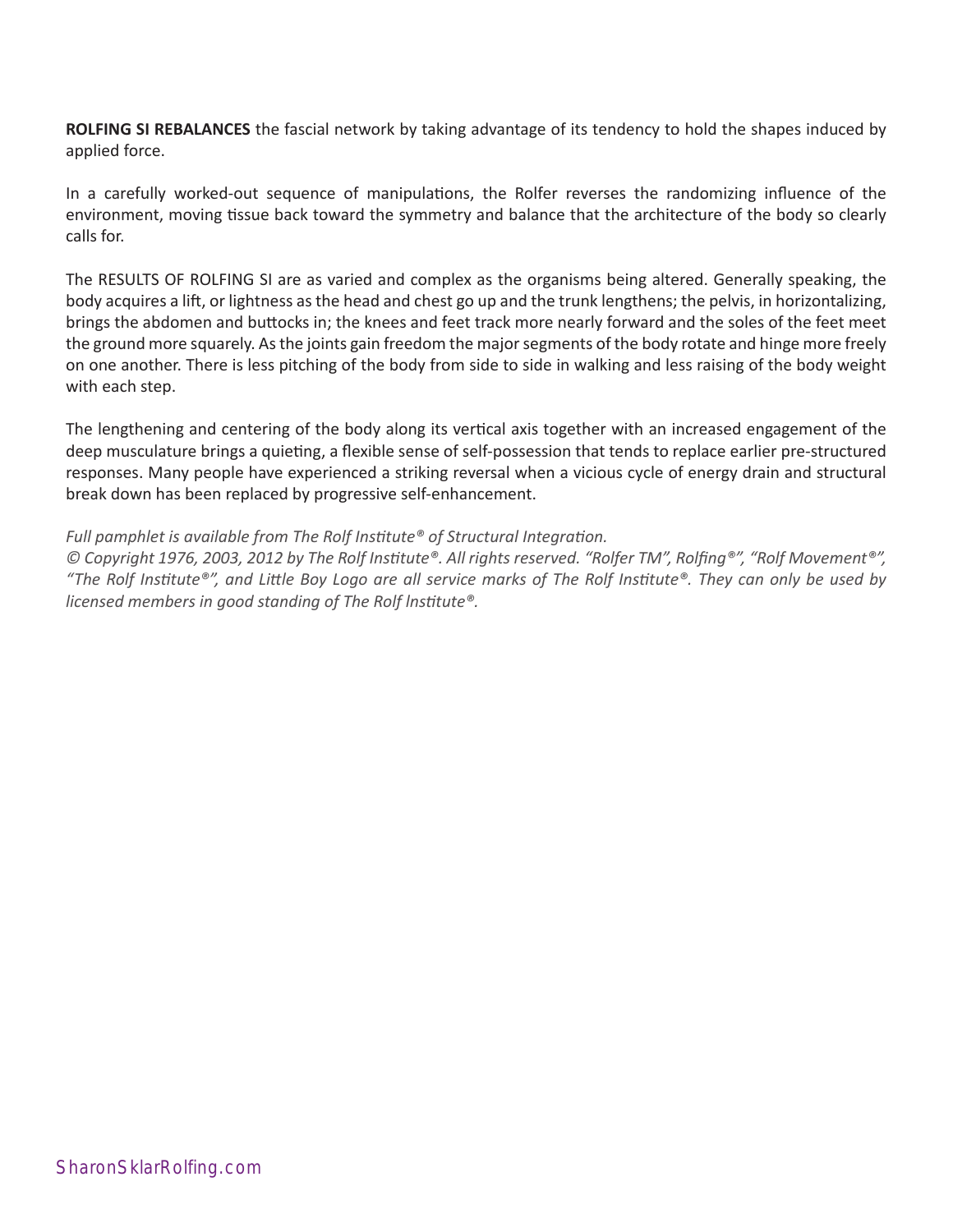# ROLFING® Structural Balance Opens Potential

## *Rolfing is dedicated to the exploration of the concept that the human body has transformational potential for the total being.*

*- Rolf Institute Standards of Practice*

Picture an old barn falling down. That is what time and stress do to structures, both human and otherwise. Perhaps there is another possibility for the "more human use of human beings" as Dr. Ida P. Rolf has put it; for Rolfing involves moving toward an embodiment of ideas and an inquiry into the nature of human structure.

Picture having a body and spirit that are wide and free, living in opening rather than in the painful, narrow constriction of old set patterns, closed hearts, and fear-filled attitudes. Picture a blade of grass - how delicately it responds to the slightest breeze and how it bends low before the hurricane, surviving when the mightiest trees have fallen. A structure that is rigid and poorly balanced lacks resilience. A structure that is flexible and in dynamic relationship with its surroundings only bends with stress and then springs back.

As a fish lives in the medium of water, humans live within the field of gravity. Harmony with gravity enables that medium to become a supporting and energizing factor. As the fish is supported and lifted by water, so we as humans can be supported and lifted by gravity.

*Some individuals may perceive their losing fight with gravity as a sharp pain in their back, others as the unflattering contour of their body, others as a constant fatigue. Yet others as an unrelentingly threatening environment. Those over 40 may call it old age. And yet all these signals may be pointing to a single problem, so prominent in their own structure, as well as others, that it has been ignored: they are off balance. They are at war with gravity.* 

*- Ida P. Rolf, Ph.D.*

## **Structure Determines Function**

How does a body become off balance? The human body is a miraculous construction of fluid and dynamic interrelationships. This finely tuned instrument, the vehicle of the spirit, has a plastic quality and can change shape. Falls, illnesses, psychological stress, even the way a child copies his/ her parents, all leave a mark in the structure as the body's natural adaptability works to integrate any injury or continuing attitude into the rest of the system.

Thus, when an ankle is sprained, there is swelling and pain in order at first to immobilize the injured area. Later, after healing occurs, adhesions may remain; and the joint is caught in a less flexible, less efficient position. As the entire body adapts to favoring the one ankle, a rotation can develop in the pelvis with one shoulder going higher to offset the higher hip and the head moving over to rest in line with the supporting leg. After years of this pattern, the body becomes "set" as fascia (connective tissue) thickens and hardens around points of stress. Then an attempt to stand up straight becomes filled with effort, as the constricting areas prevent the body's natural lift toward verticality.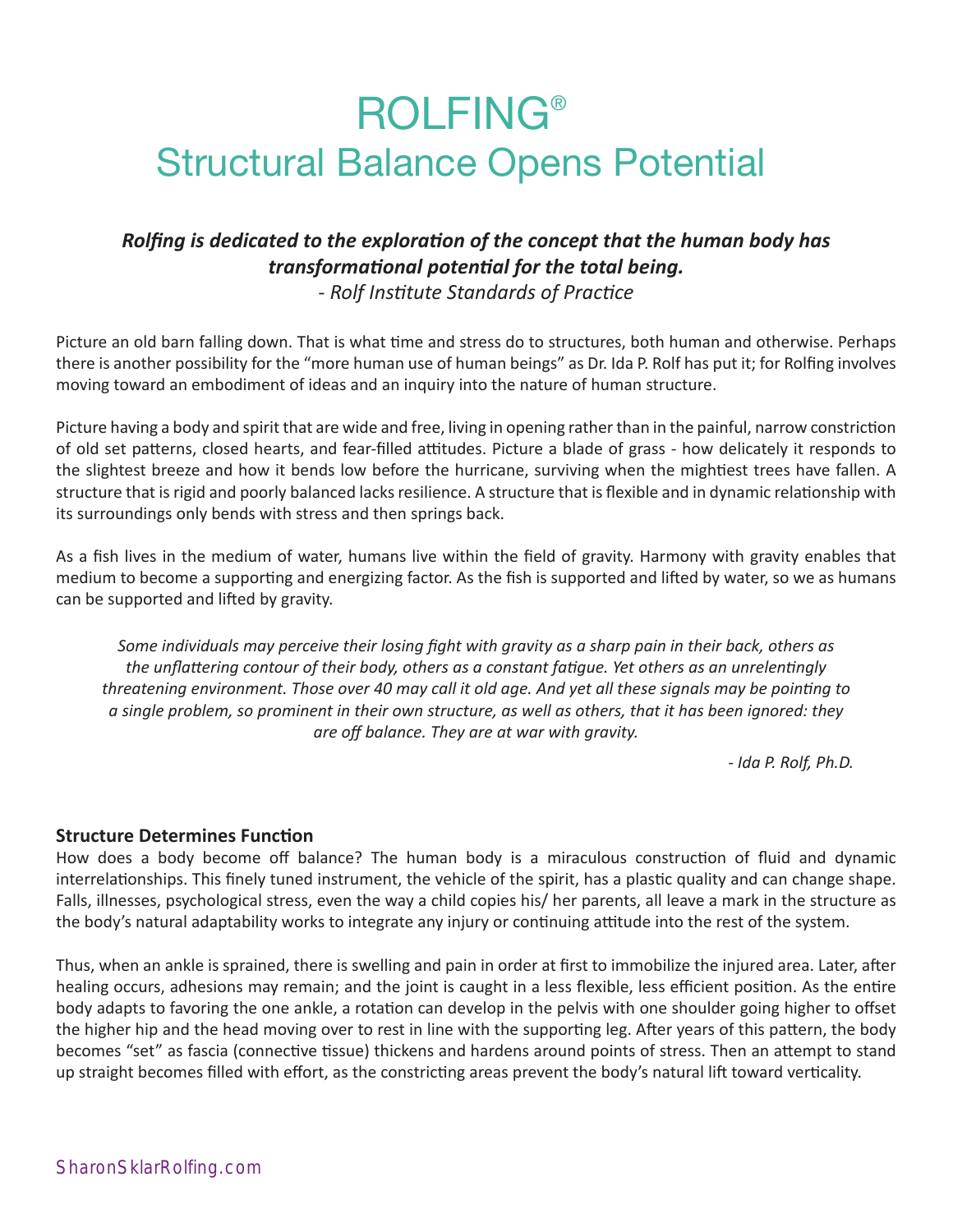SharonSklarRolfing.com

Psychological trauma such as physical abuse, abandonment, feelings of inadequacy, attitudes of fear and anger, also affect structure. Tightening against pain, holding the breath to block emotions, slumping in order not to feel too big, become physically locked in the body and thus perpetuate the attitude.

*... no situation exists in a human which a psychologist would diagnose as a feeling of insecurity or inadequacy unless it is accompanied by a physical situation which bears witness to the fact that the gravitational support is inadequate.*

*- Ida P. Rolf, Ph.D.*

## **The Body Is A Plastic Medium**

Rolfing works to free these holding patterns and to move the structure back to a balance of body segments in a vertical line. This is accomplished through the plastic nature of the connective tissue. Connective tissue is made up of a protein called collagen. Collagen responds to the pressure and warmth of the Rolfer's hands by becoming more fluid; and by the fibers in its ground substance then realigning themselves along points of the newly established line of balance. With controlled pressure and direction, the Rolfer's hands loosen the fascial sheaths that surround the muscles, thus realigning the tissue around the joints.

Rolfing is mainly an educational process, and thus there is ongoing communication between Rolfer and client. The client is often asked to make certain movements while the Rolfer is working. This helps the client to find and feel new patterns of movement. The relationship between Rolfer and client is a special one. As trust, honesty, and openness develop, the Rolfing process becomes an arena for personal transformation on the part of both Rolfer and client.

## **Gravity As The Therapist**

Results of Rolfing are as varied as the people undergoing the process. As the body moves back to the symmetry of its original design, gravity becomes a supporting and energizing force. The release of stress and chronic pains (especially low back pain) that often follow Rolfing is not due to having addressed any particular pathology, but rather to the body's own healing power when freed to assume its proper position.

> *...when the body gets working appropriately, the force of gravity can flow through. Then, spontaneously the body heals itself.*

> > *- Ida P. Rolf, Ph.D.*

A feeling of well-being and self-confidence develops as the structure returns to its dynamic, upright support. The person feels lighter, freer, and has a higher level of energy. Old attitudes that were held and encouraged by stuck body patterns become easier to recognize and release. Daily tasks and athletic performance are often enhanced as energy locked up in maintaining support is freed .

> *...there is an ongoing psychological change as well toward balance. toward serenity. Toward a more whole person. The whole person evidences a more apparent, more potent psychic development.*

> > *- Ida P. Rolf, Ph.D.*

As flesh and spirit are inseparable, the whole being moves home to the perfection intended in its creation.

*Rolfing is not intended to be a substitute for medical treatment. It does not attempt to diagnose or prescribe. Its*  purpose is to bring order to structure, and it is through the accomplishment of that purpose that the function of *the whole person is enhanced.*

 $\overline{\phantom{a}}$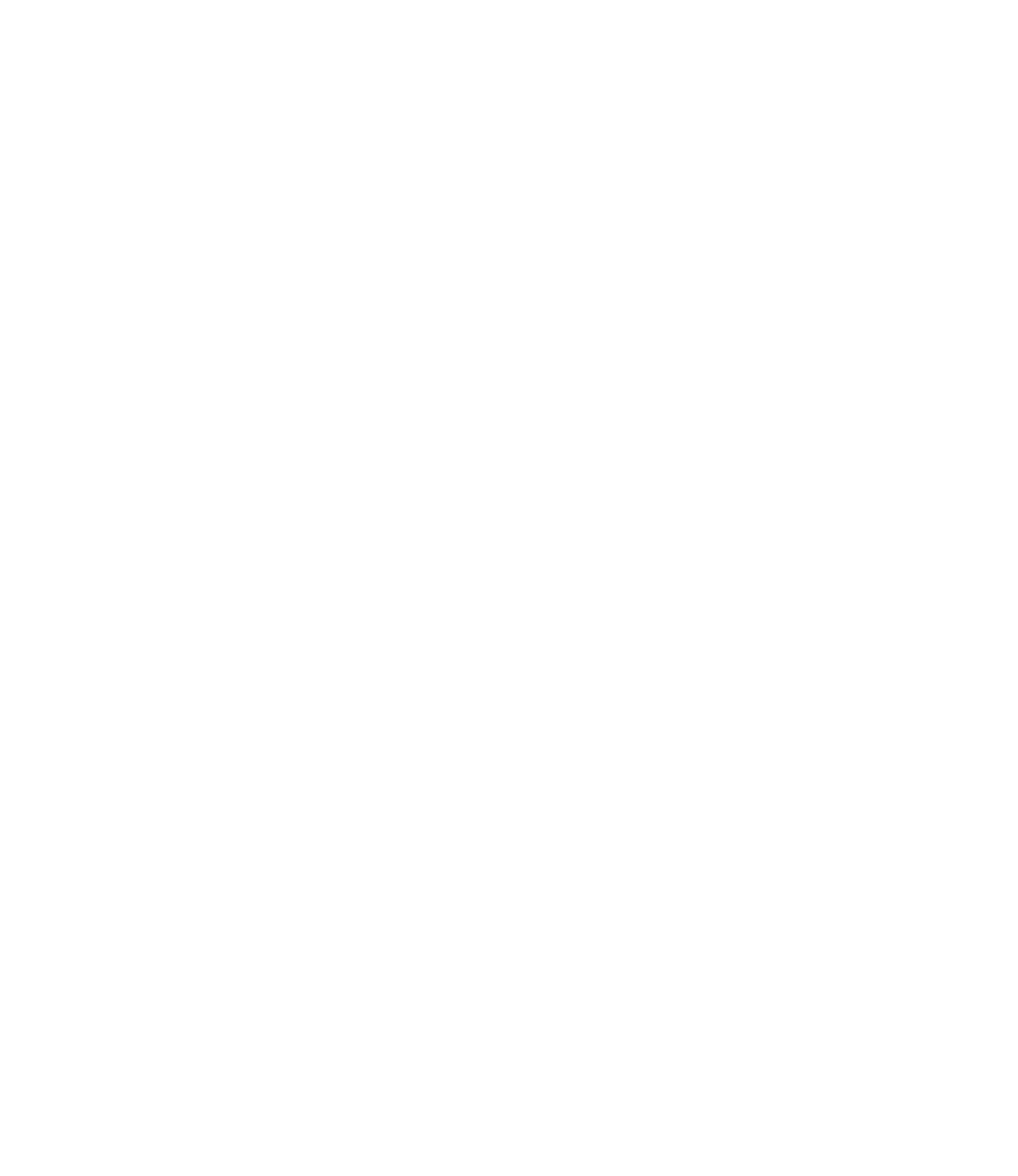

"I was 22 when I got Rolfed and I just knew it was what I was going do for the rest of my life. Now, here I am in my 35th year and … I look forward to Monday mornings. I love what I do."

Sklar described Rolfing as "an art and science of body manipulation for health." The body stores the fallout from physical and emotional injuries, illnesses, stress and unhealthy habits. By working on the connective tissue, the stored blocks are released so spontaneous healing can occur.

People come for relief of pain, injuries and stiffness, as well as to improve their athletic performance and their appearance, rebalance their bodies, and enhance personal growth. Rolfing can also help when used before and after surgery.

Named after its founder, Dr. Ida P. Rolf, Rolfing Structural Integration is a form of bodywork that reorganizes the connective tissues, called fascia, which permeates the entire body. The goal is to reorder the body to bring its major segments – head, shoulders, thorax, pelvis and legs – into vertical alignment.

Like chiropractic methods, Rolfing aims to align the body. However, chiropractic does it by manipulating bones while Rolfing works on the soft tissue so it stops pulling at the bones.

A common misconception is that Rolfing is painful, Sklar said.

"I look at it this way," she said. "You hire me to help you find the places in your body that are stopping you. So, we have to confront it, so my hands … move in. The

pressure creates friction, the friction creates heat and the heat begins to dissolve the gluing of the fascia. It's deep movement like this throughout your body, finding the places where you're all stuck together and we get you unstuck."

Treatment is always done at a level that the client finds comfortable.

Rolfing takes place in a series of 10 sessions, each about 75 minutes, over a span of three or four months. Each session builds on the previous one. Some people choose to return at some later time for further sessions, generally if other traumas occur.

Sklar had work to do before she could apply to The Rolf Institute in Colorado.

"The prerequisites took a long time. You had to learn how to touch a body first," she said. "When I went to Rolfing school, it was a minimum of 25 years old; it was a minimum of a college degree; college-level courses in anatomy, kinesiology, physiology and psychology; then a certification in therapeutic massage."

Then there was a two-day interview before she was accepted to the course that consisted of two 12-week sessions. After practicing for several years, she went on to get her Advanced Rolfing Certification.

After working in various places, including the Rolf Institute and in

a naturopathic physician's office, 20 years ago, Sklar bought the house on South Main Street in West Hartford that now houses her office. The space is quiet and

peaceful; a large table takes up about a quarter of the room and two dogs sleep on cushions along the far wall.

Clients have ranged in age from 3 weeks to 99 years old. The majority are 40-70, with a lot in their 80s. Most have come because they've tried everything else with no success.

Jane Comerford of West Hartford said she turned to Rolfing after her massage therapist commented that her fascia was so tight, she couldn't get to her muscles.

"I had lots of muscle aches. I would get a massage once a month, but it didn't hold. … My posture was starting to not be great," she said, adding, "It made a big difference in terms of my pain level – a big difference."

After her initial 10 sessions, she has returned frequently over the years – not only to help with the effects of injuries, but as a form of prevention.

"I'm hard on my body," Comerford said. "Massage was soothing, but it didn't get to the root of the issue. Sharon's the real deal. She knows anatomy. She knows the body. She's able to pinpoint what's going wrong."

Grant Tyler, agreed, saying, "She is really skilled. She really knows the body. … She is one of the best body workers I've ever been to. She's amazing. … I very highly

recommend her."

He had thought about the benefits of Rolfing for 30 years, but it took a head-on collision a year ago – and no relief from the whiplash that resulted despite chiropractic care – that led him to Sklar.

After recently completing the 10 sessions, he said he no longer feels the effects of the accident.

"Literally, after my first session, my neck felt 40 percent better

– and she only did minimal work exactly on my neck."

Rolfing has also helped Sklar get through a bulging disk in her back, breast cancer and the side

effects of its treatment, a car accident and Bell's palsy. At one point, she underwent nine surgical procedures in less than three years.

Understanding the body's structure helped her heal herself and the journey made her stronger.

"It's really all about getting balanced," she said. "Dr. Ida P. Rolf said, 'When the body gets working appropriately, it will spontaneously heal itself.' That's been my mantra for my whole life. … At 61, I'm the most fit I've ever been."

Sklar and her older dog have been in the pet therapy program at Hartford Hospital. She's also a mentor in the public schools. WHL *For more information,* 

*call Sharon Sklar at 860-561-4337, visit sharonsklarrolfing.com or send email to sharonsklarrolfing@gmail. com.*

> **"Dr. Ida P. Rolf said, 'When the body gets working appropriately, it will spontaneously heal itself.' That's been my mantra for my whole life. … At 61, I'm the most fit I've ever been."**

> > **–Sharon Sklar**